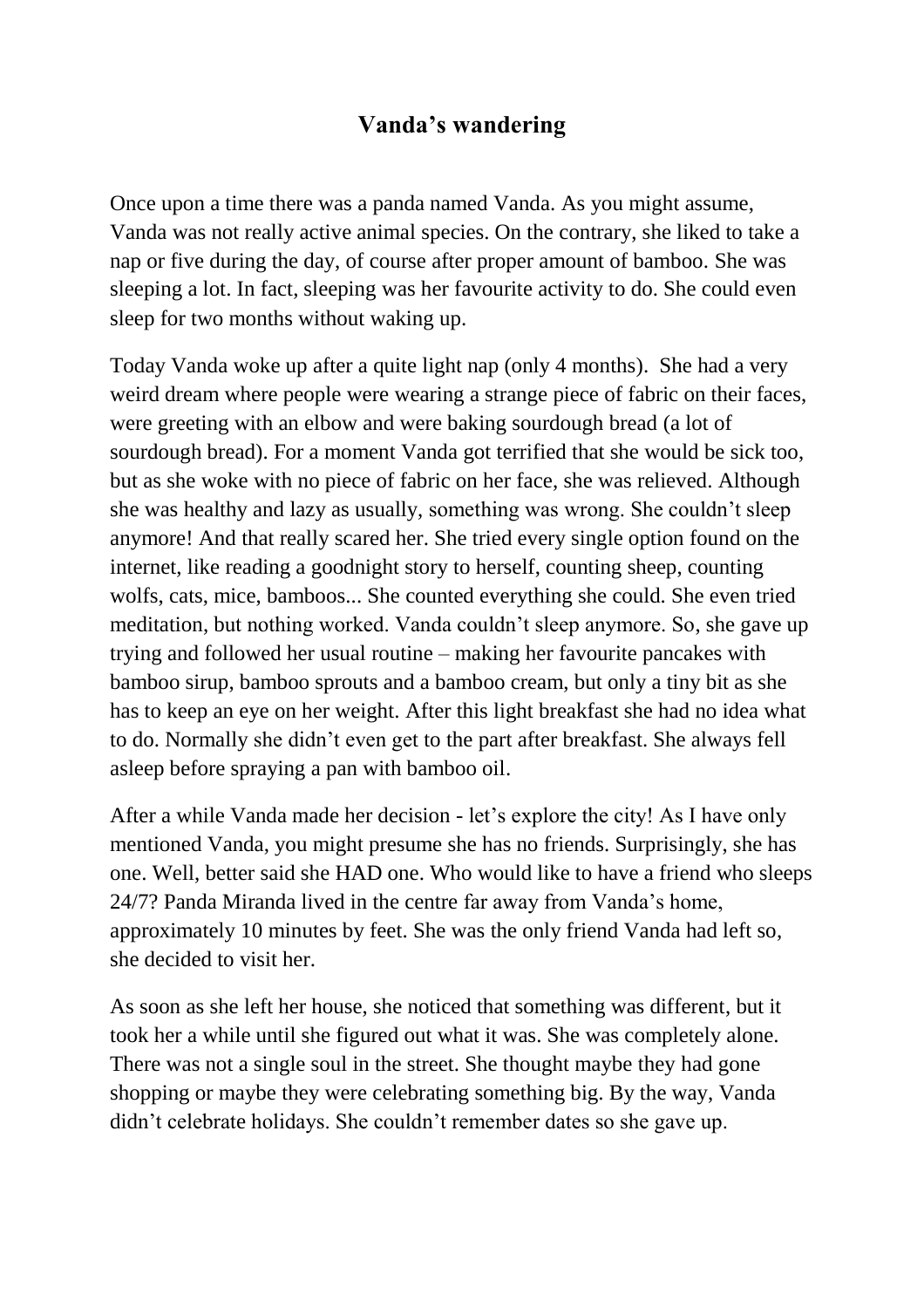After ten minutes she was all sweaty and tired but not tired enough to sleep so she kept walking. After a while she finally saw someone. Hooray! No zombie apocalypse! Vanda wanted to ask the person what is going on so she started this abnormally difficult activity called running. When the person saw Vanda running, he started running too and I can totally understand. Let's be honest, who wouldn't start if the saw giant panda running in a weird way towards them? The poor human was yelling at Vanda: ,Stop! Don't you dare come closer!., Vanda stopped immediately and looked surprised. People love pandas, they are cute, fat and fluffy. ,What's wrong? You don't see I'm panda? My name is Vanda. Okay…I admit, I might be slightly bigger but that is only fat, don't worry, yelled Vanda back and took a deep breath., Yes. I know that you are a panda. But those are almost 2 metres distance. You can't approach people that close in these days, said the human. ,Really? And why is that, asked Vanda incomprehensibly., Are you kidding me? Everyone is talking about it and it's in every news, said the person but whit a little bit of anger in his voice. ,Ah, of course, my bad, I forgot to turn on my plasma TV hanging on the bamboo, Sorry., said Vanda with a little irony and walked away.

After fifteen minutes she finally got to the main street. Even there were only a few people acting weird. Wow. I must have slept a decade. What kind of a style is this? They were wearing the same face masks as in her dream, but each one in different size and colour. The one that a tall brown hair woman was wearing even looked like old T-shirt. Some people also wore gloves. Can you imagine? I think they had big argument before as they kept a quite big distance between them.

Down the main street there was Miranda's house. Vanda could see it from afar. Well, you can't miss a big house painted with bright yellow colour right?

On her way she saw a few more weird things. For example a big billboard with even bigger sign that said: ,HANDS – DISTANCE – FACE MASK!, Is everyone dreaming about a face mask? Then another saying: ,PROTECT ELDERS.,

When she got to Miranda's place, she was even more confused and Miranda was too after seeing her panda friend walking, standing and not sleeping. Vanda almost didn't recognize Miranda as she was also wearing a face mask. She wanted to give her a big bear hug, but Miranda stepped back immediately. ,Vanda?? What are you doing down here? And where is your face mask?, asked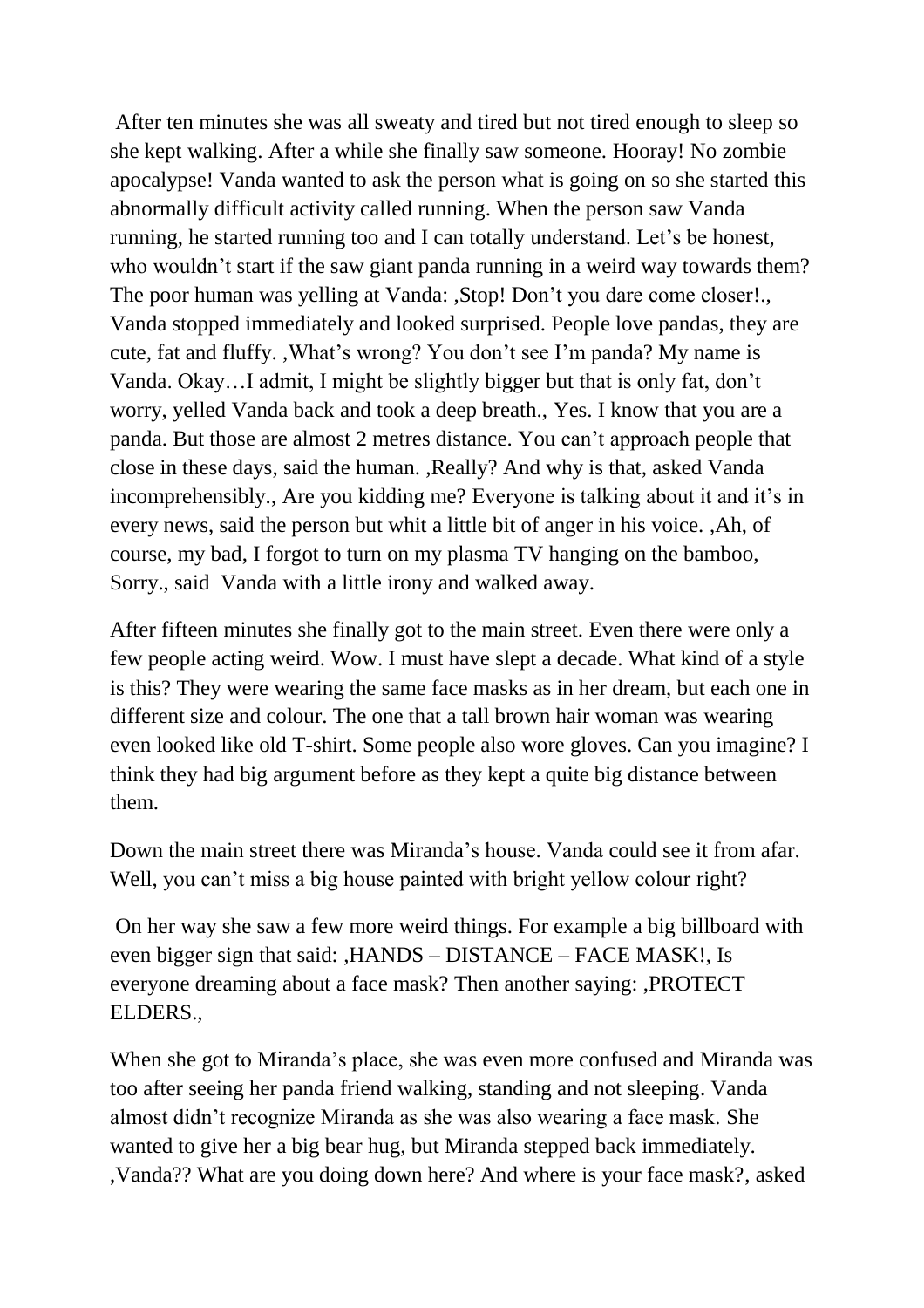Miranda. ,It's nice to see you my dear friend. I don't know how to begin. I kind of fell asleep, but only for about 4 months? You can see my dark circles under eyes right? And now…What is this? Apocalypse?, laughed Vanda, but until she noticed Miranda's face expression. ,Actually Vanda, yes. But we call it pandemic, explained Miranda. ,Pandemic? So it does have something to do with pandas? Now I understand why that human was so scared, replied Vanda, who didn't understand anything. ,No, no ,no. Nothing panda-like. Pandemic of a virus called coronavirus. It's almost everywhere in the world, said Miranda. Vanda felt sick. Her heart started beating rapidly, but not as much as during running of course. ,Okay. Come inside and I will explain everything, but first I must measure your temperature and ask you few questions. Don't worry. Here, Miranda pointed at tiny liquid near the entrance. ,Clean your paws please and put this face mask on,. Vanda did as she was told. The soap smelled really nice. She put the face mask on and she thought like she might die, because of lack of oxygen. Miranda noticed her concern and comforted her, that face masks are totally safe and don't cause hypoxia. ,Do you have any symptoms similar to flu or difficulty breathing? Have you been in contact with anyone having these symptoms?, asked Miranda. Vanda shook her head. Miranda smiled and welcomed her: ,Come in, but please, keep the distance between us. The virus can be transmitted during close contact between us. That's way we need to follow the rule HANDS-DISTANCE-FACE MASK. Also, elder people and immunodeficient people are more endangered, so please don't visit your grandma, explained Miranda., Vanda was focusing on every single word her friend was saying. She finally understood the whole situation behind the door. ,How serious is the situation?, asked Vanda in despair. ,Well dear, I won't lie. Situation is serious. Virus spreads rapidly and many people got sick. We don't have a cure yet, but with a help of many skilful doctors and professionals I believe we can get the situation under control. It might not be in week or month, but it will happen if we will obey the rules. If you can, stay at home, use a face mask and sanitize your hand. Go to the shop or a doctor if you need, but please…NO PARTIES VANDA! You can't invite people now, warned Miranda. Vanda didn't know what a party is, maybe it has something to do with food. ,Okay. No parties, no shopping. But can I visit you?, asked Vanda. Miranda shook her head. ,I'm sorry. But you know Skype? We can see each other and talk to each other from our homes, said Miranda. ,What?? You mean I don't have to move? I can lie in bed and talk to you? Why do I know nothing about this clever thing?, Vanda was amazed. ,Yes. It is very helpful, even in